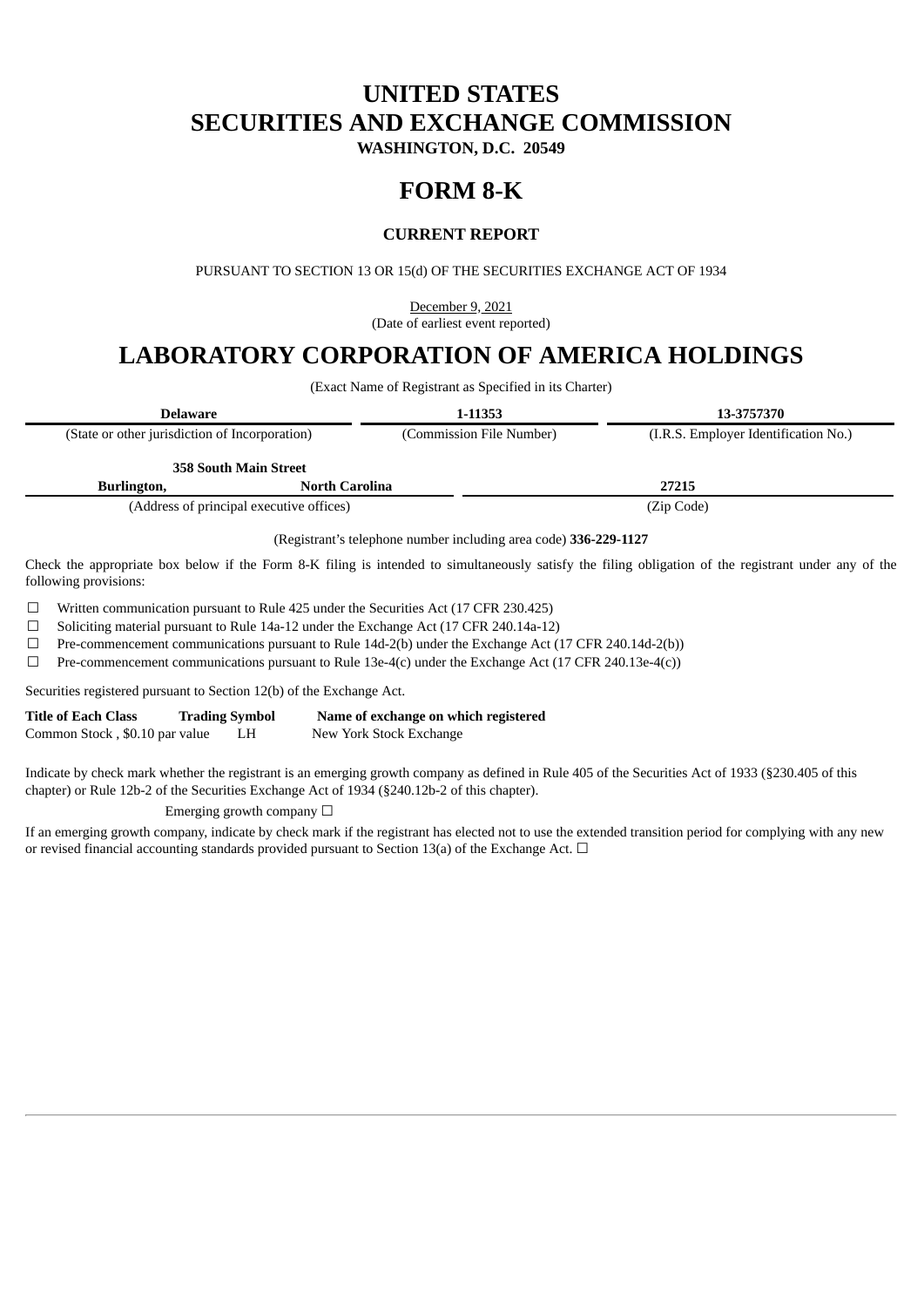## **Item 7.01 Regulation FD Disclosure**

Labcorp (NYSE: LH), a leading global life sciences company, today announced actions that its Board of Directors (the Board) and management team have taken to enhance shareholder returns. This includes:

- a. Initiating a dividend in the second quarter of 2022. The Board is targeting a dividend payout ratio of between 15-20% of adjusted earnings;
- b. Authorizing a \$2.5 billion share repurchase program. As part of this program, \$1 billion will be repurchased under an accelerated share repurchase plan;
- c. Implementing a new LaunchPad business process improvement initiative, targeting savings of \$350 million over the next three years;<br>d. Providing a longer-term outlook in connection with the announcement of Labcorn's 2021
- Providing a longer-term outlook in connection with the announcement of Labcorp's 2021 year-end results in addition to the Company's annual guidance;
- e. Providing additional business insights through enhanced disclosures beginning with Labcorp's first quarter 2022 results; and f<br>Continuing a commitment to profitable growth through investments in science, innovation and
- f. Continuing a commitment to profitable growth through investments in science, innovation and new technologies.

The above actions follow the conclusion of Labcorp's thorough review of its structure and capital allocation strategy, as announced in March 2021. As part of the comprehensive review, extensive discussions were held with third parties and the Board considered a wide range of options, including significant acquisitions, divestitures, spinning off businesses, as well as spinning and merging those businesses with strategic partners. The Board unanimously concluded that the Company's existing structure is in the best interest of all stakeholders at this time and represents compelling opportunities to grow and create significant shareholder value. Management and the Board are committed to continuing to evaluate all avenues for enhancing shareholder value.

### **Item 9.01 Financial Statements and Exhibits.**

Exhibit Exhibit Name Exhibit 99.1 Press release dated [December](#page-3-0) 9, 2021 issued by Labcorp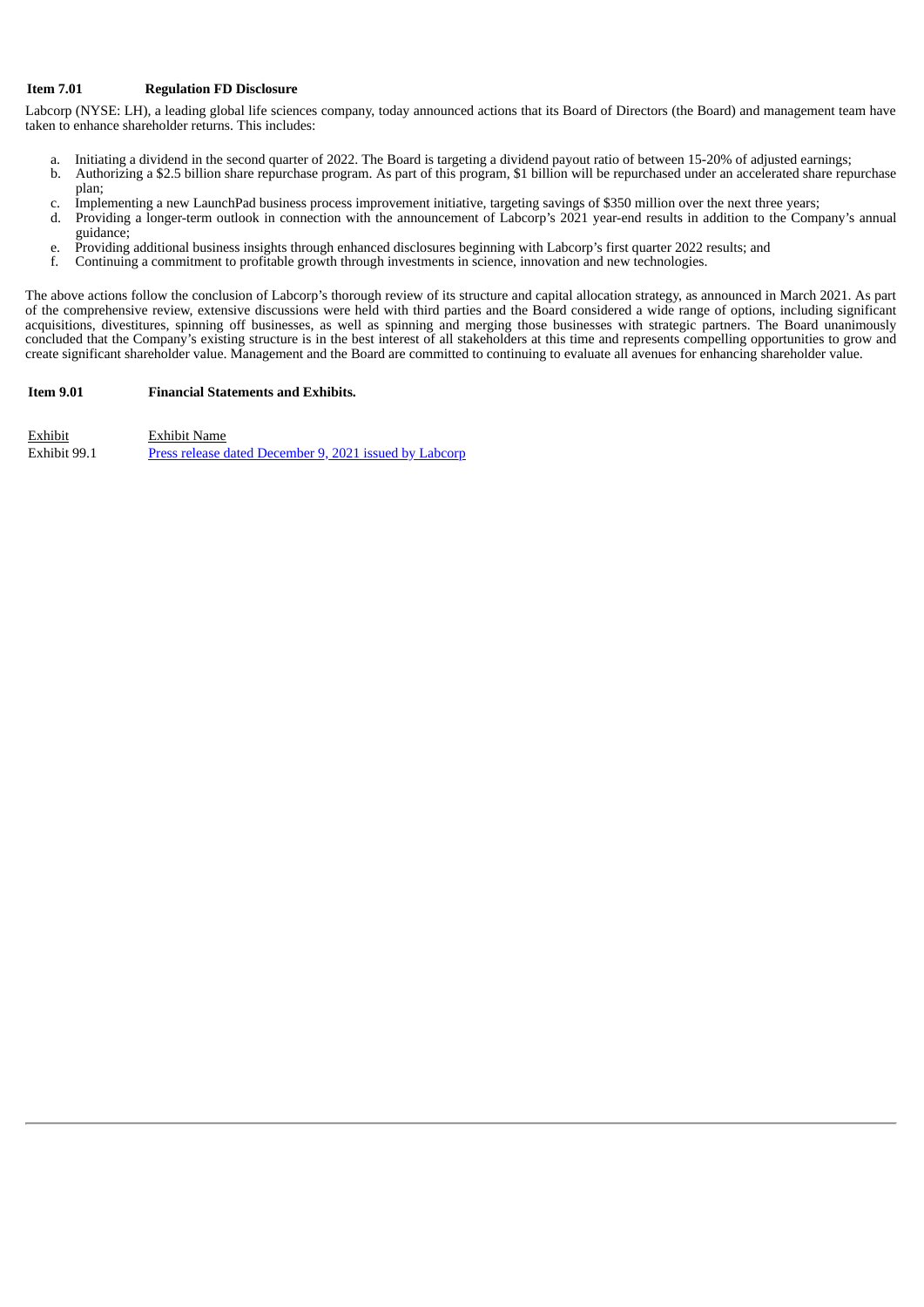## **SIGNATURES**

Pursuant to the requirements of the Securities Exchange Act of 1934, the registrant has duly caused this report to be signed on its behalf by the undersigned hereunto duly authorized.

## LABORATORY CORPORATION OF AMERICA HOLDINGS Registrant

By: /s/ SANDRA VAN DER VAART

Sandra van der Vaart Executive Vice President, Chief Legal Officer and Corporate Secretary

December 9, 2021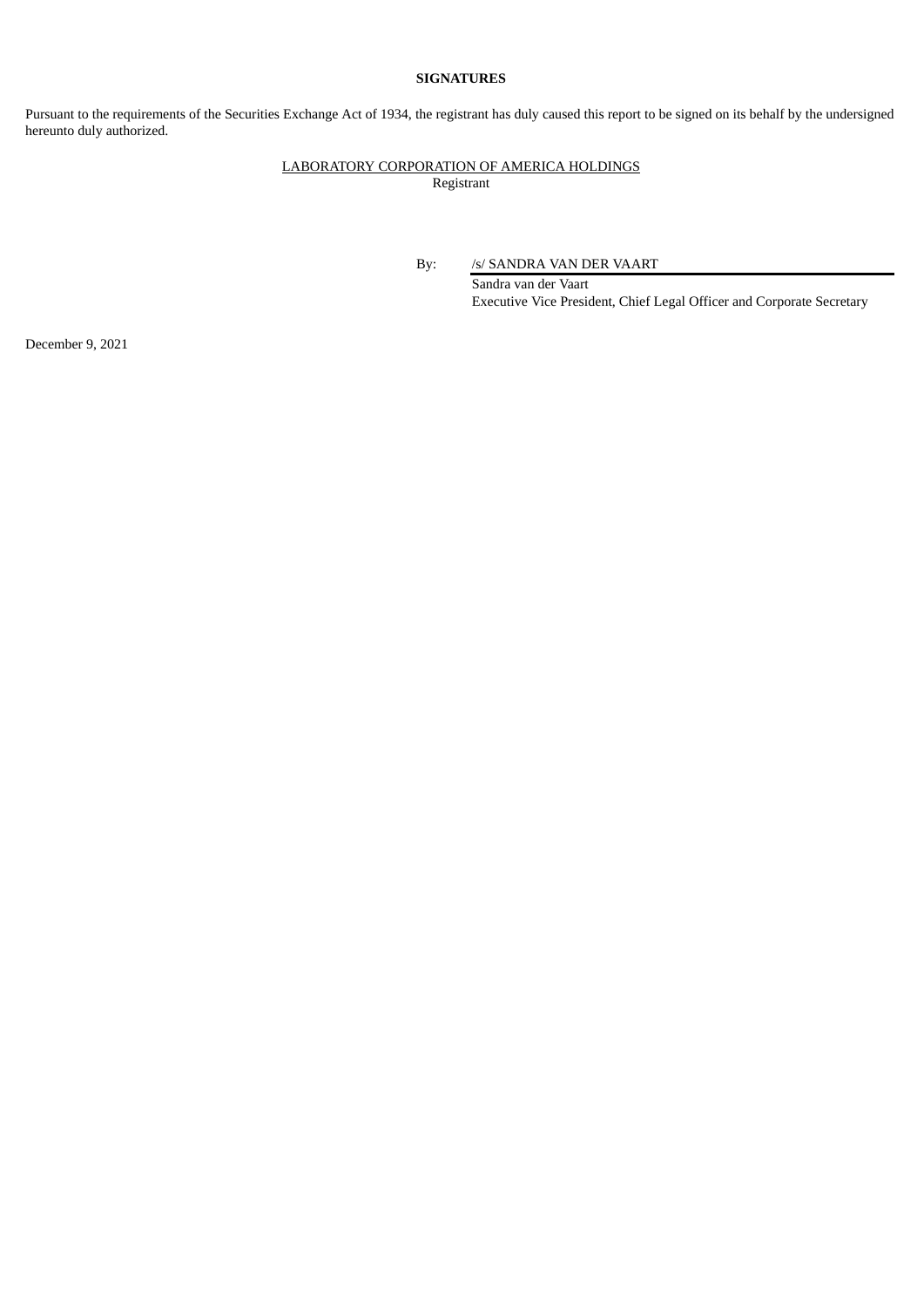<span id="page-3-0"></span>

### *FOR IMMEDIATE RELEASE*

#### **Labcorp Contacts:**

Investors: Chas Cook — 336-436-5076 Investor@Labcorp.com

Media: Chris Allman-Bradshaw – 336-436-8263 Media@Labcorp.com

## **LABCORP ANNOUNCES INITIATIVES TO ENHANCE SHAREHOLDER VALUE**

*Board of Directors Approves Plans to Initiate Quarterly Cash Dividend and Authorizes \$2.5 Billion Share Repurchase Program*

*Capital Allocation Plan Enables Continued Investments in Key Growth Areas, Science and Innovation*

**BURLINGTON, N.C., December 9, 2021 —** Labcorp (NYSE: LH) (the Company), a leading global life sciences company, today announced actions that its Board of Directors (the Board) and management team have taken to enhance shareholder returns. This includes:

- a. Initiating a dividend in the second quarter of 2022. The Board is targeting a dividend payout ratio of between 15-20% of adjusted earnings;
- b. Authorizing a \$2.5 billion share repurchase program. As part of this program, \$1 billion will be repurchased under an accelerated share repurchase plan;
- c. Implementing a new LaunchPad business process improvement initiative, targeting savings of \$350 million over the next three years;
- d. Providing a longer-term outlook in connection with the announcement of Labcorp's 2021 year-end results in addition to the Company's annual guidance;
- e. Providing additional business insights through enhanced disclosures beginning with Labcorp's first quarter 2022 results; and f. Continuing a commitment to profitable growth through investments in science, innovation and
- f. Continuing a commitment to profitable growth through investments in science, innovation and new technologies.

The above actions follow the conclusion of Labcorp's thorough review of its structure and capital allocation strategy, as announced in March 2021. As part of the comprehensive review, extensive discussions were held with third parties and the Board considered a wide range of options, including significant acquisitions, divestitures, spinning off businesses, as well as spinning and merging those businesses with strategic partners. The Board unanimously concluded that the Company's existing structure is in the best interest of all stakeholders at this time and represents compelling opportunities to grow and create significant shareholder value. Management and the Board are committed to continuing to evaluate all avenues for enhancing shareholder value.

Labcorp's updated capital allocation plan:

- a. Enables the Company to continue to invest in key growth areas such as oncology, Alzheimer's, autoimmune and women's health;
- b. Fuels growth through innovation by using Labcorp's unparalleled data and insights to bring scientific advancements—both Labcorp-developed, as well as those of other scientists—to market at scale;
- c. Reflects the Board's confidence in Labcorp's strong balance sheet and cash flow generation profile; and
- d. Demonstrates the Board's commitment to deploying capital to enhance value for shareholders, patients, providers and pharmaceutical customers worldwide who rely on Labcorp to help make health care decisions that lead to better outcomes.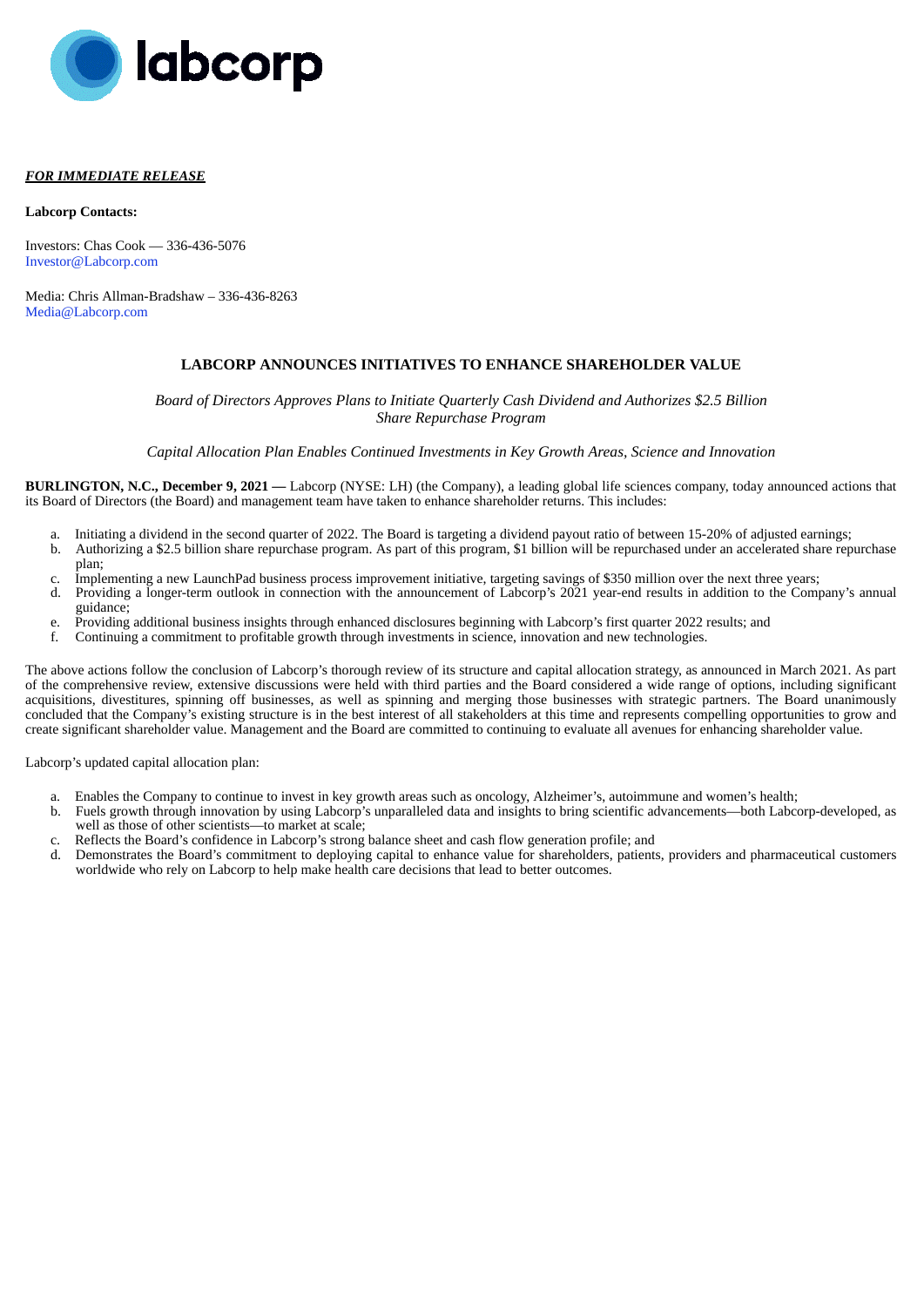"We are positioning Labcorp to play an important role in the future of global health care through science and innovation, while delivering strong returns for our shareholders," said Adam Schechter, chairman and CEO of Labcorp. "Our work since early 2020 through the pandemic is just one example of how our unique capabilities lead to innovation, growth and game-changing solutions. We are well positioned to accelerate our growth in additional areas such as oncology, Alzheimer's, autoimmune and women's health, while also investing in other areas, including cell and gene therapy and liquid biopsy."

"The initiation of a dividend and new share repurchase program will enable us to enhance returns to shareholders while maintaining financial flexibility to continue investing in key higher-growth opportunities," said Glenn Eisenberg, executive vice president and chief financial officer. "With a strong, balance sheet, liquidity and a commitment to maintaining investment grade ratings, Labcorp will continue to capitalize on our unique platform to drive profitable growth and enhanced value for shareholders."

The new share repurchase program approved by the Board authorizes the Company to repurchase an additional \$2.5 billion of common stock, which includes the repurchase of \$1 billion of common stock on an accelerated schedule. The Board will regularly review this capital return policy in connection with a balanced capital allocation strategy.

## **Advisors**

Goldman Sachs & Co. LLC and Barclays served as Labcorp's financial advisors and Jones Day served as legal counsel.

#### **About Labcorp**

Labcorp is a leading global life sciences company that provides vital information to help doctors, hospitals, pharmaceutical companies, researchers, and patients make clear and confident decisions. Through our unparalleled diagnostics and drug development capabilities, we provide insights and accelerate innovations to improve health and improve lives. With more than 70,000 employees, we serve clients in more than 100 countries. Labcorp (NYSE: LH) reported revenue of \$14 billion in FY 2020. Learn more about Labcorp at www.Labcorp.com, or follow us on LinkedIn and Twitter @Labcorp.

### **Cautionary Statement Regarding Forward-Looking Statements**

This press release contains forward-looking statements, including, but not limited to, statements with respect to (i) the Company's plan to initiate a dividend, (ii) the Company's expectations to repurchase its stock and to enter into an accelerated repurchase program, (iii) the Company's operations, performance and financial condition, including cash flow generation, balance sheet and investment-grade rating, (iv) the Company's strategic objectives, including expectations for future investment, growth and deployment of capital and (v) the return to shareholders.

Each of the forward-looking statements is subject to change based on various important factors, many of which are beyond the company's control, including without limitation, that the timing of share repurchases and the number of shares of common stock that are repurchased depend on market conditions, other developments and any decision by the Company to suspend repurchase activities in the future, the trading price of the Company's stock, competitive actions and other unforeseen changes and general uncertainties in the marketplace, and the Company's ability (or inability) to execute on its plans to respond to the outcome of its review of the Company's structure and changes in capital allocation strategy, changes in government regulations, including healthcare reform, customer purchasing decisions, including changes in payer regulations or policies, other adverse actions of governmental and third-party payers, changes in testing quidelines or recommendations, federal, state, and local government responses to the COVID-19 pandemic, the effect of public opinion on the company's reputation, adverse results in material litigation matters, the impact of changes in tax laws and regulations, failure to maintain or develop customer relationships, the ability to develop or acquire new products and adapt to technological changes, failure in information technology, systems or data security, the impact of potential losses under repurchase agreements, adverse weather conditions, the number of revenue days in a financial period, employee relations, personnel costs, and the effect of exchange rate fluctuations. These factors, in some cases, have affected and in the future (together with other factors) could affect the Company's ability to implement its business strategy, and actual results could differ materially from those suggested by these forward-looking statements. As a result, readers are cautioned not to place undue reliance on any of these forward-looking *statements.*

The Company has no obligation to provide any updates to these forward-looking statements even if its expectations change. All forward-looking statements *are expressly qualified in their entirety by this cautionary statement. Further*